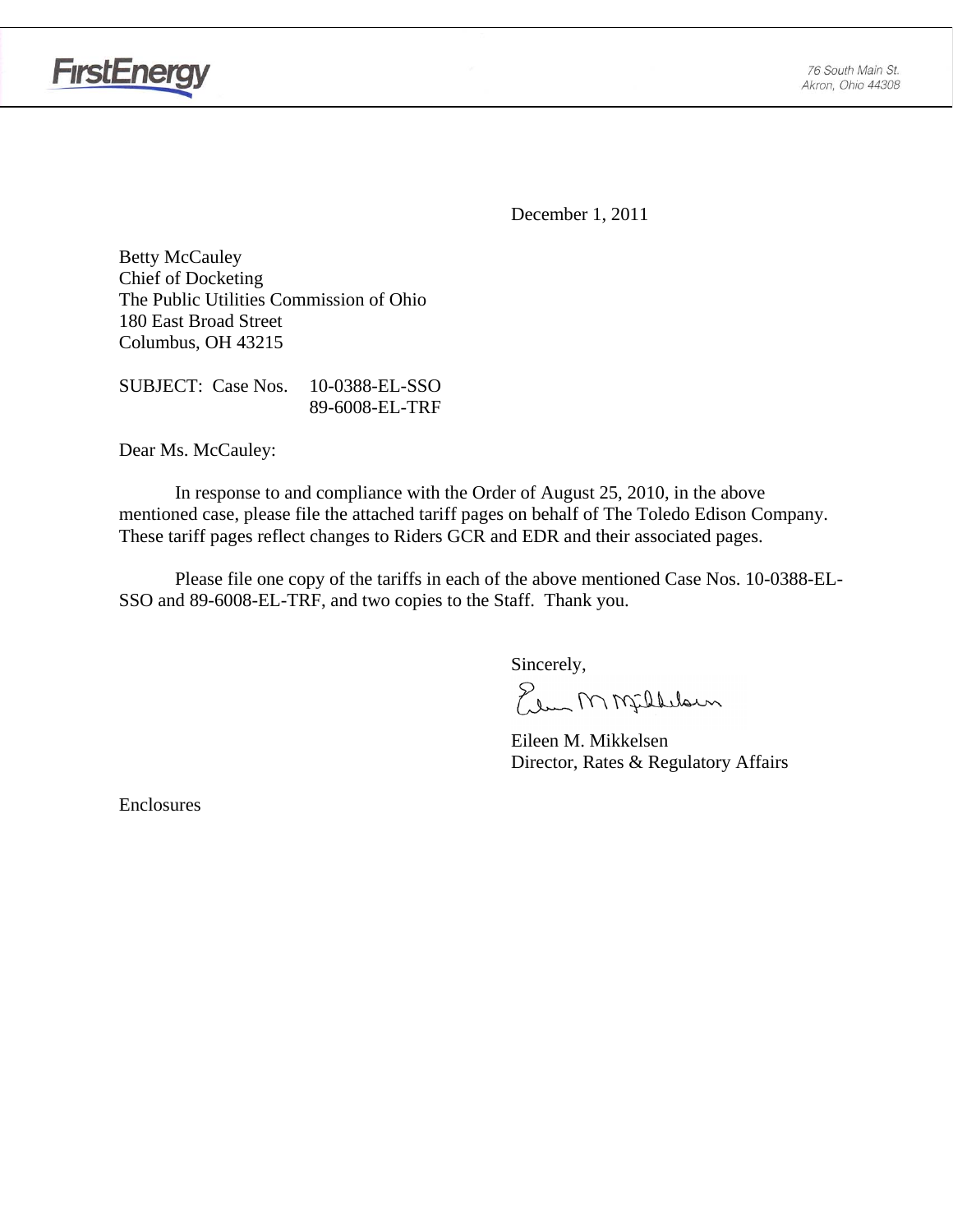### **TABLE OF CONTENTS**

The following rates, rules and regulations for electric service are applicable throughout the Company's service territory except as noted.

|                                                      | <b>Sheet</b>   | <b>Effective</b><br><b>Date</b> |
|------------------------------------------------------|----------------|---------------------------------|
| <b>TABLE OF CONTENTS</b>                             | 1              | $01 - 01 - 12$                  |
| <b>DEFINITION OF TERRITORY</b>                       | 3              | 01-23-09                        |
| <b>ELECTRIC SERVICE REGULATIONS</b>                  | $\overline{4}$ | 12-04-09                        |
| <b>ELECTRIC SERVICE SCHEDULES</b>                    |                |                                 |
| Residential Service (Rate "RS")                      | 10             | $01 - 23 - 09$                  |
| General Service - Secondary (Rate "GS")              | 20             | 01-23-09                        |
| General Service - Primary (Rate "GP")                | 21             | 01-23-09                        |
| General Service - Subtransmission (Rate "GSU")       | 22             | 01-23-09                        |
| General Service - Transmission (Rate "GT")           | 23             | $01 - 23 - 09$                  |
| <b>Street Lighting Provisions</b>                    | 30             | 01-23-09                        |
| Street Lighting (Rate "STL")                         | 31             | 06-01-09                        |
| Traffic Lighting (Rate "TRF")                        | 32             | 01-23-09                        |
| Private Outdoor Lighting (Rate "POL")                | 33             | 06-01-09                        |
| <b>MISCELLANEOUS CHARGES</b>                         | 75             | 01-23-09                        |
| <b>OTHER SERVICE</b>                                 |                |                                 |
| <b>Partial Service</b>                               | 52             | $01 - 01 - 06$                  |
| Residential Renewable Energy Credit Purchase Program | 60             | 10-01-09                        |
| <b>Cogeneration and Small Power Producer</b>         | 70             | $01 - 01 - 03$                  |
| <b>Interconnection Tariff</b>                        | 76             | $01 - 01 - 09$                  |
| <b>PIPP Customer Discount</b>                        | 80             | 06-01-11                        |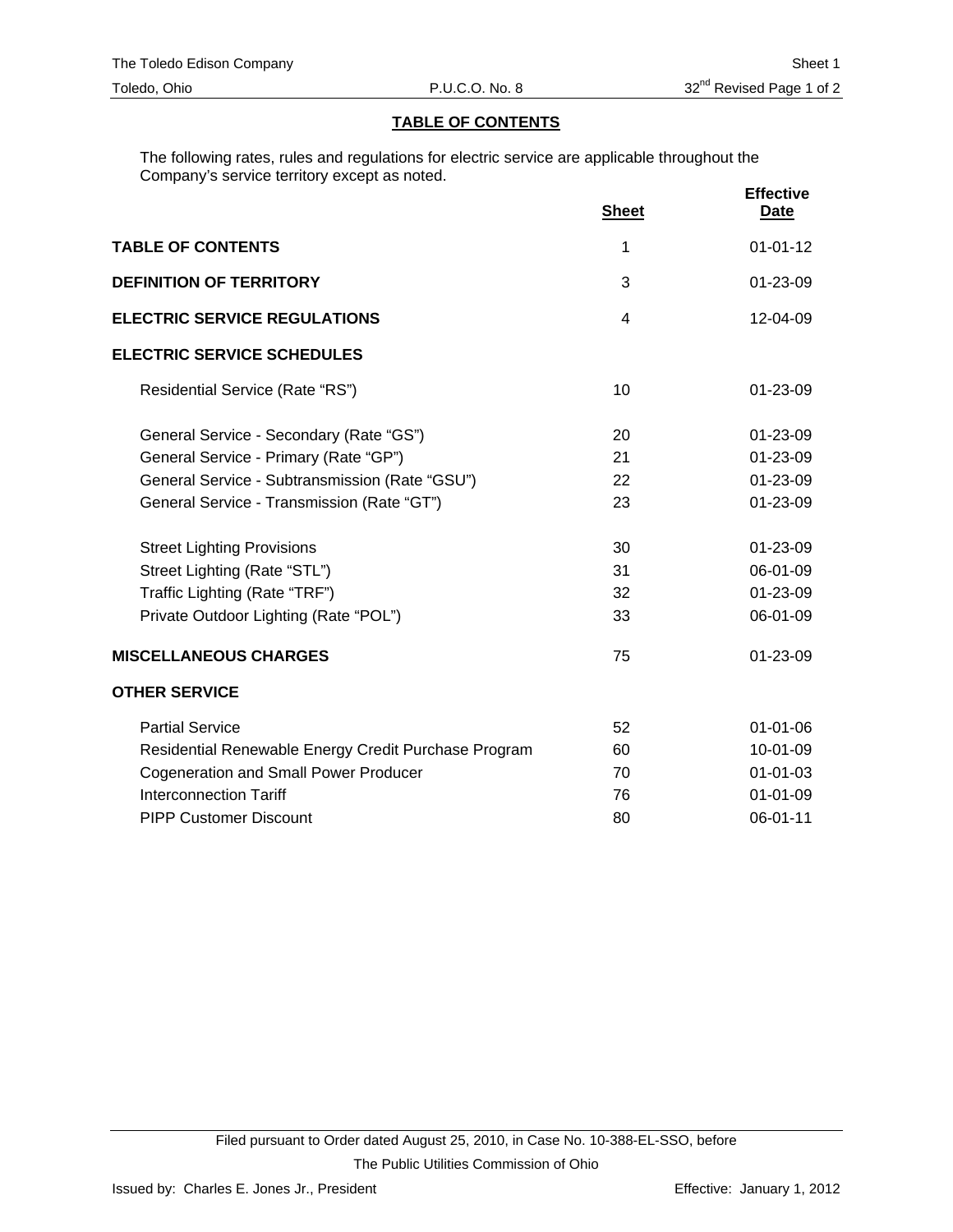# **TABLE OF CONTENTS**

| <b>RIDERS</b>                                          | <b>Sheet</b> | <b>Effective</b><br>Date |
|--------------------------------------------------------|--------------|--------------------------|
| Summary                                                | 80           | 09-01-11                 |
| <b>Residential Distribution Credit</b>                 | 81           | $05 - 21 - 10$           |
| <b>Transmission and Ancillary Services</b>             | 83           | 09-10-10                 |
| <b>Alternative Energy Resource</b>                     | 84           | $10 - 01 - 11$           |
| <b>School Distribution Credit</b>                      | 85           | 06-01-09                 |
| <b>Business Distribution Credit</b>                    | 86           | 01-23-09                 |
| <b>Hospital Net Energy Metering</b>                    | 87           | 10-27-09                 |
| Economic Development (4a)                              | 88           | 01-23-09                 |
| <b>Universal Service</b>                               | 90           | 12-22-10                 |
| State kWh Tax                                          | 92           | 01-23-09                 |
| Net Energy Metering                                    | 93           | 10-27-09                 |
| Delta Revenue Recovery                                 | 96           | $10 - 01 - 11$           |
| Demand Side Management                                 | 97           | 07-01-11                 |
| Reasonable Arrangement                                 | 98           | 06-01-09                 |
| <b>Distribution Uncollectible</b>                      | 99           | $10 - 01 - 11$           |
| Economic Load Response Program                         | 101          | 06-01-11                 |
| Optional Load Response Program                         | 102          | 06-01-11                 |
| <b>Generation Cost Reconciliation</b>                  | 103          | $01 - 01 - 12$           |
| Fuel                                                   | 105          | 12-14-09                 |
| Advanced Metering Infrastructure / Modern Grid         | 106          | $10 - 01 - 11$           |
| Line Extension Cost Recovery                           | 107          | 06-01-09                 |
| <b>Delivery Service Improvement</b>                    | 108          | 04-01-09                 |
| <b>PIPP Uncollectible</b>                              | 109          | $10 - 01 - 11$           |
| Non-Distribution Uncollectible                         | 110          | $10 - 01 - 11$           |
| <b>Experimental Real Time Pricing</b>                  | 111          | 06-01-11                 |
| <b>Experimental Critical Peak Pricing</b>              | 113          | 06-01-11                 |
| <b>Generation Service</b>                              | 114          | 06-01-11                 |
| Demand Side Management and Energy Efficiency           | 115          | 07-01-11                 |
| Economic Development                                   | 116          | 01-01-12                 |
| <b>Deferred Generation Cost Recovery</b>               | 117          | 06-01-09                 |
| Deferred Fuel Cost Recovery                            | 118          | $01 - 01 - 11$           |
| Non-Market-Based Services                              | 119          | 06-01-11                 |
| <b>Residential Deferred Distribution Cost Recovery</b> | 120          | 09-01-11                 |
| Non-Residential Deferred Distribution Cost Recovery    | 121          | 09-01-11                 |
| <b>Residential Electric Heating Recovery</b>           | 122          | 09-01-11                 |
| <b>Residential Generation Credit</b>                   | 123          | 09-01-11                 |
| Delivery Capital Recovery                              | 124          | $01 - 01 - 12$           |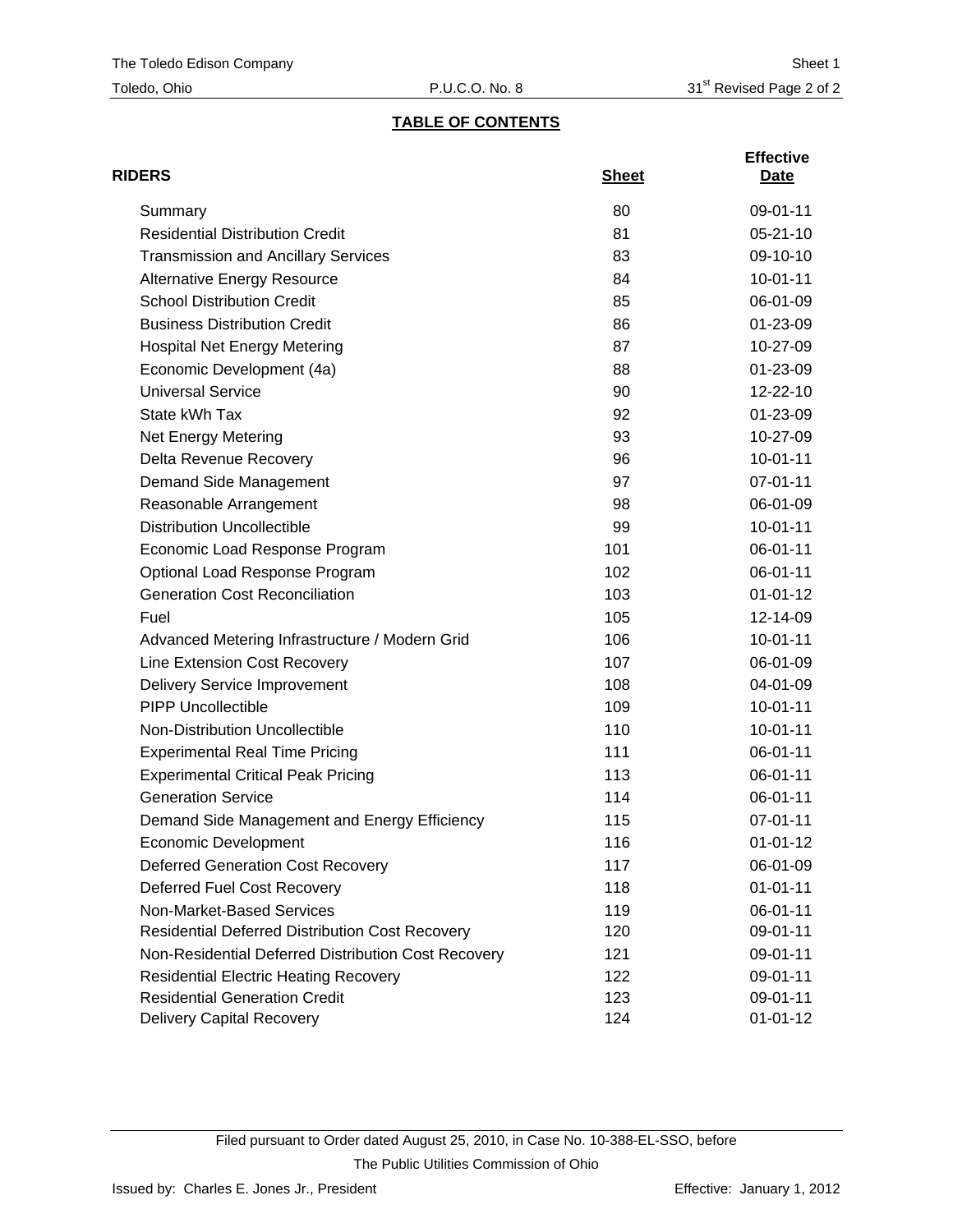### **RIDER GCR Generation Cost Reconciliation Rider**

# **APPLICABILITY:**

Applicable to any customer who receives electric service under the Company's rate schedules. The Generation Cost Reconciliation Rider (GCR) charge will apply, by rate schedule, effective for service rendered beginning January 1, 2012, for all kWhs per kWh.

| <b>RATE:</b> | GCR1       | GCR <sub>2</sub> |
|--------------|------------|------------------|
| <b>RS</b>    | 0.2512c    | $0.0000$ ¢       |
| GS           | 0.2512¢    | $0.0000$ ¢       |
| GP           | 0.2416¢    | $0.0000$ ¢       |
| GSU          | $0.2346$ ¢ | $0.0000$ ¢       |
| GT           | 0.2344c    | $0.0000$ ¢       |
| <b>STL</b>   | 0.2512¢    | $0.0000$ ¢       |
| <b>TRF</b>   | 0.2512¢    | $0.0000$ ¢       |
| <b>POL</b>   | 0.2512¢    | $0.0000$ ¢       |
|              |            |                  |

The GCR charge shall be calculated as follows:

# **GCR** =  $\{[GCR\ \nexists Balance] / S\} \times 1/(1 - CAT) \times (1 - LOSS_{AVG}) / (1 - LOSS)\}$

Where:

- i. The calculation period is the three-month period ended two months prior to the effective dates of the updated rider (i.e. three months ended October 31, January 31, April 30, and July 31).
- ii. Each component of the formula includes the aggregated data for The Cleveland Electric Illuminating Company, Ohio Edison Company, and The Toledo Edison Company.
- iii. For any given billing period, only the non-zero GCR charge will be applied.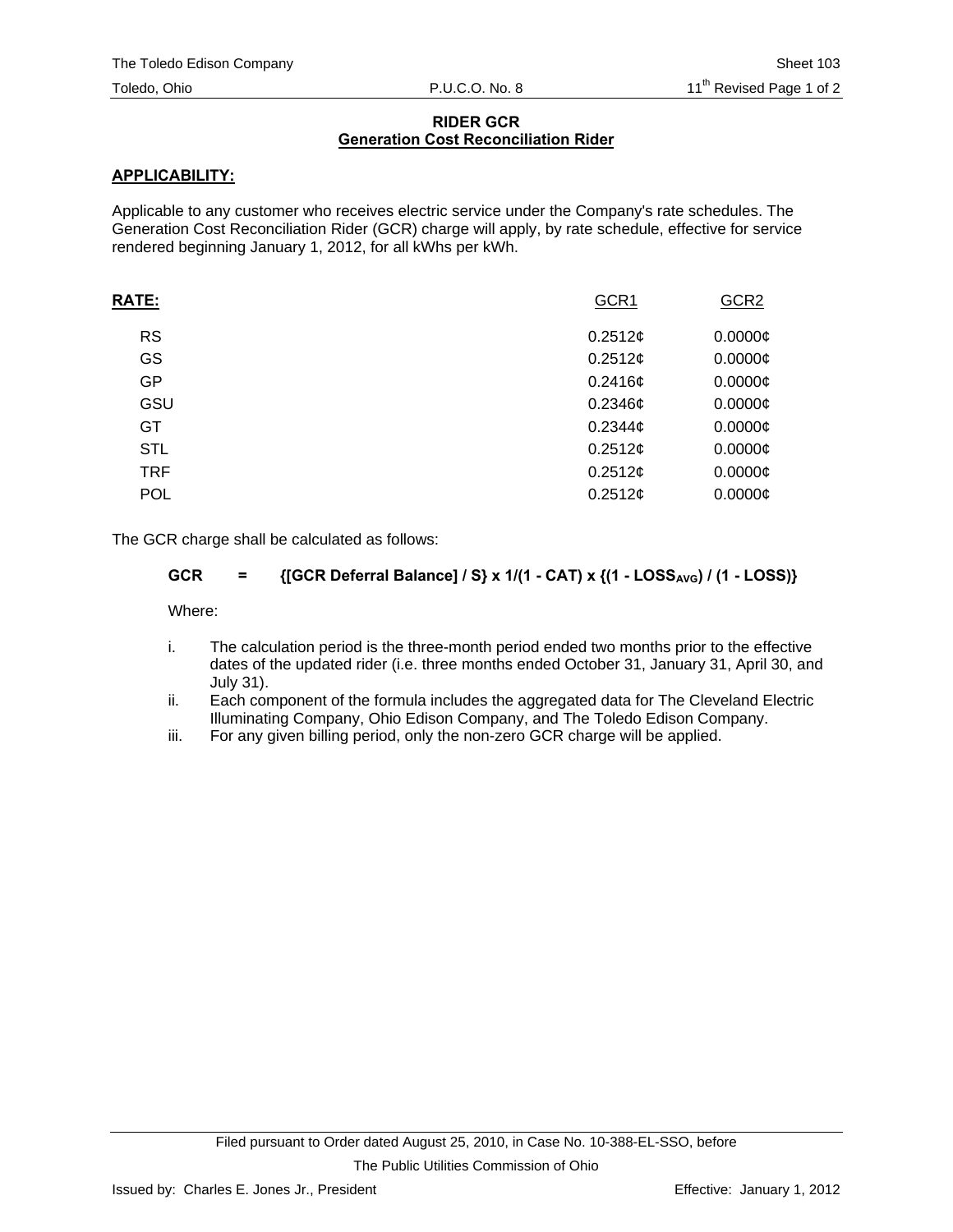### **c. Non Residential Credit Provision**

# **APPLICABILITY:**

Applicable to any customer taking General Service - Transmission (GT), Street Lighting (STL), Traffic Lighting (TRF), and Private Outdoor Lighting (POL) service under the Company's rate schedules. This Non-Residential Credit Provision is not applied during the period a customer takes electric generation service from a certified supplier.

# **RATE:**

The following credits will apply, by rate schedule, effective for service rendered beginning June 1, 2011, for all kWhs, per kWh:

| GT         | $(0.0000)$ ¢ |
|------------|--------------|
| <b>STL</b> | $(1.6827)$ ¢ |
| TRF.       | $(1.1562)$ ¢ |
| <b>POL</b> | $(0.0000)$ ¢ |

# **d. General Service - Transmission (Rate GT) Provision**

# **APPLICABILITY:**

Applicable to any customer taking service under the Company's General Service – Transmission (Rate GT). This provision is not avoidable for customers who take electric generation service from a certified supplier.

# **RATE:**

The following charge will apply, effective for service rendered beginning June 1, 2009:

GT (per kVA of billing demand)  $$8.000$ 

The following credit will apply, effective for service rendered beginning January 1, 2012:

 $GT$  (all kWhs, per kWh) (1.9210) $\phi$ 

# **ADDITIONAL PROVISION:**

The charges provided for by Section (d) of this Rider shall be applied to the greater of (i) the measured monthly on-peak demand, or (ii) 25% of the measured monthly off-peak demand. Monthly on-peak demand is defined as the highest thirty (30) minute integrated kVA between the hours of 6:00 a.m. to 10:00 p.m. EST (equivalent to 7:00 a.m. to 11:00 p.m. EDT), Monday through Friday, excluding holidays. Holidays are defined as New Year's Day, Memorial Day, Independence Day, Labor Day, Thanksgiving Day, and Christmas Day. Monthly off-peak demand is defined as the highest thirty (30) minute integrated kVA for all other hours. This provision of Rider EDR is reconciled within this subpart (d) quarterly and is revenue neutral to the Companies.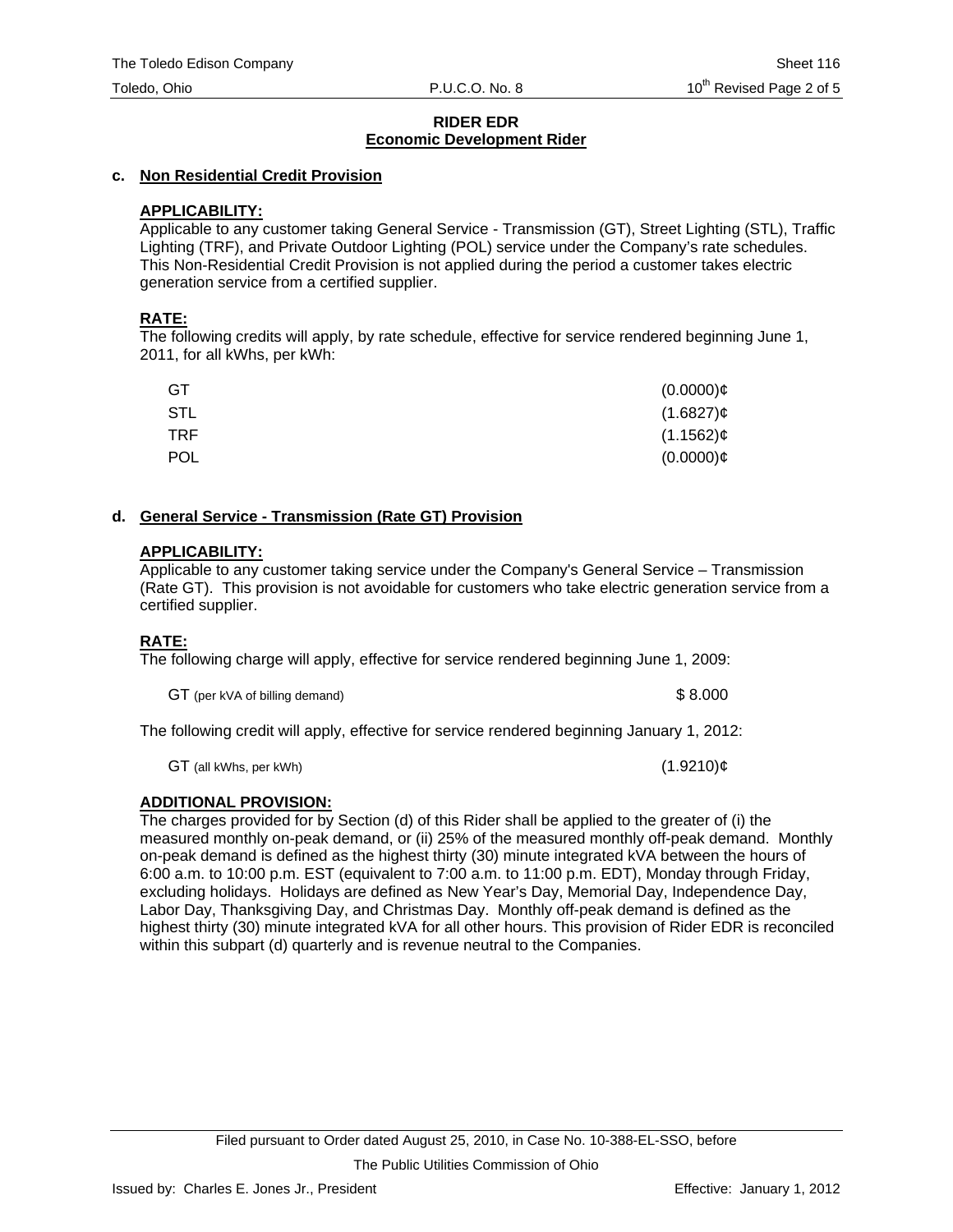# **e. Standard Charge Provision**

# **APPLICABILITY:**

Applicable to any customer that takes electric service under the Company's rate schedules. This Standard Charge Provision is not avoidable for customers who take electric generation service from a certified supplier.

# **PURPOSE:**

The charges provided for by Section (e) of this Rider recover the difference in revenues resulting from the application of rates in the otherwise applicable rate schedule, and the application of credits in sections (a), (b), (c), and (f), of this Rider.

# **RATE:**

The following charges will apply, by rate schedule for all kWhs per kWh:

| GS | $0.0556$ ¢ |
|----|------------|
| GP | 0.2420c    |

# **f. School Credit Provision**

# **APPLICABILITY:**

Applicable to any public school district building that either: 1) was served under the Company's Energy for Education II program on December 31, 2008, or 2) is a new public school district building in a school district served under the Company's Energy for Education II program on December 31, 2008 of which fifty-percent (50%) or more of the total square footage of such building is used for classroom-related purposes including any such building that is a mobile unit or temporary structure. This School Credit Provision is not applied to customers during the period the customer takes electric generation service from a certified supplier.

# **RATE:**

All applicable charges specified in Company's Generation Service Rider (GEN) for General Service - Secondary ("Rate GS"), General Service Primary ("GP"), or General Service - Subtransmission ("GSU") rates, shall be reduced by 8.693 percent.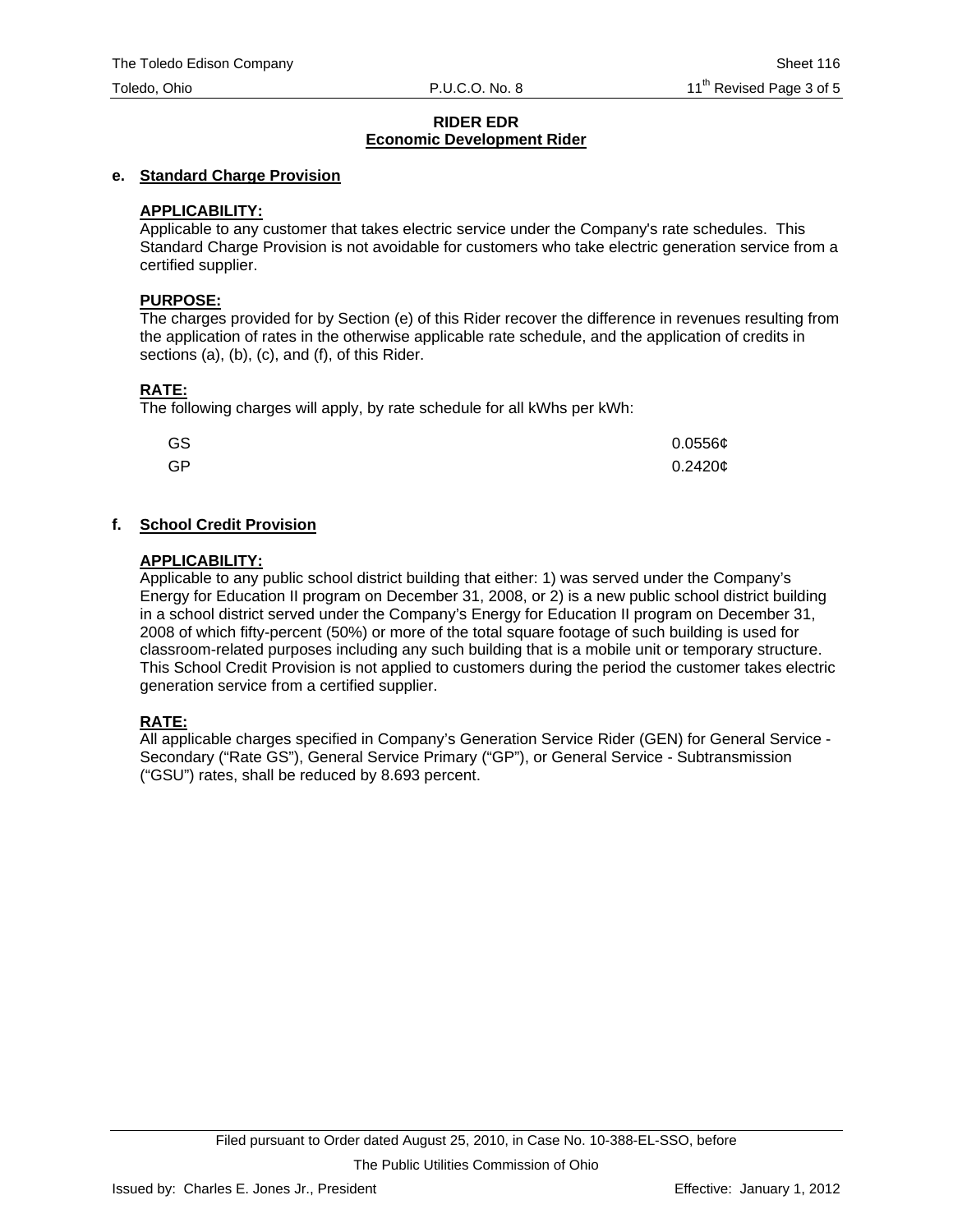### **g. Infrastructure Improvement Provision**

### **APPLICABILITY:**

Applicable to any customer that takes electric service under the Company's rate schedules with the exception of Street Lighting (STL), Traffic Lighting (TRF), and Private Outdoor Lighting (POL). This Infrastructure Improvement Provision is not avoidable for customers who take electric generation service from a certified supplier. Charges will be allocated in the same manner as the revenue was allocated in the Company's last distribution rate case, with the exception that no charges are allocated to the Street Lighting (STL), Traffic Lighting (TRF) and Private Outdoor Lighting (POL) schedules.

### **PURPOSE:**

The charges provided for by Section (g) of this Rider recover costs associated with certain economic expansion and new employment in Ohio.

# **RATE:**

The following charges will apply, by rate schedule for all kWhs per kWh:

| <b>RS</b> | $0.0367$ ¢ |
|-----------|------------|
| GS        | 0.0248c    |
| <b>GP</b> | 0.0100c    |
| GSU       | 0.0038c    |
| GT        | 0.0012¢    |

# **h. Automaker Credit Provision**

#### **APPLICABILITY:**

Applicable to domestic automaker facilities with more than 45 million kilowatt-hours of consumption for the 12 monthly billing periods ended December 31, 2009 at a single site. This Automaker Credit Provision is available for customers who take electric generation service from a certified supplier.

# **RATE:**

All credits included in Section (h) of this Rider are applied only to usage that exceeds the average of the customer's twelve (12) billing periods ended December 31, 2009 ("Baseline Usage").

| First 20 percent of kWh's over Baseline Usage, per kWh | $(1.0000)$ ¢ |
|--------------------------------------------------------|--------------|
| All kWh's exceeding 20% over Baseline Usage, per kWh   | $(1.2000)$ ¢ |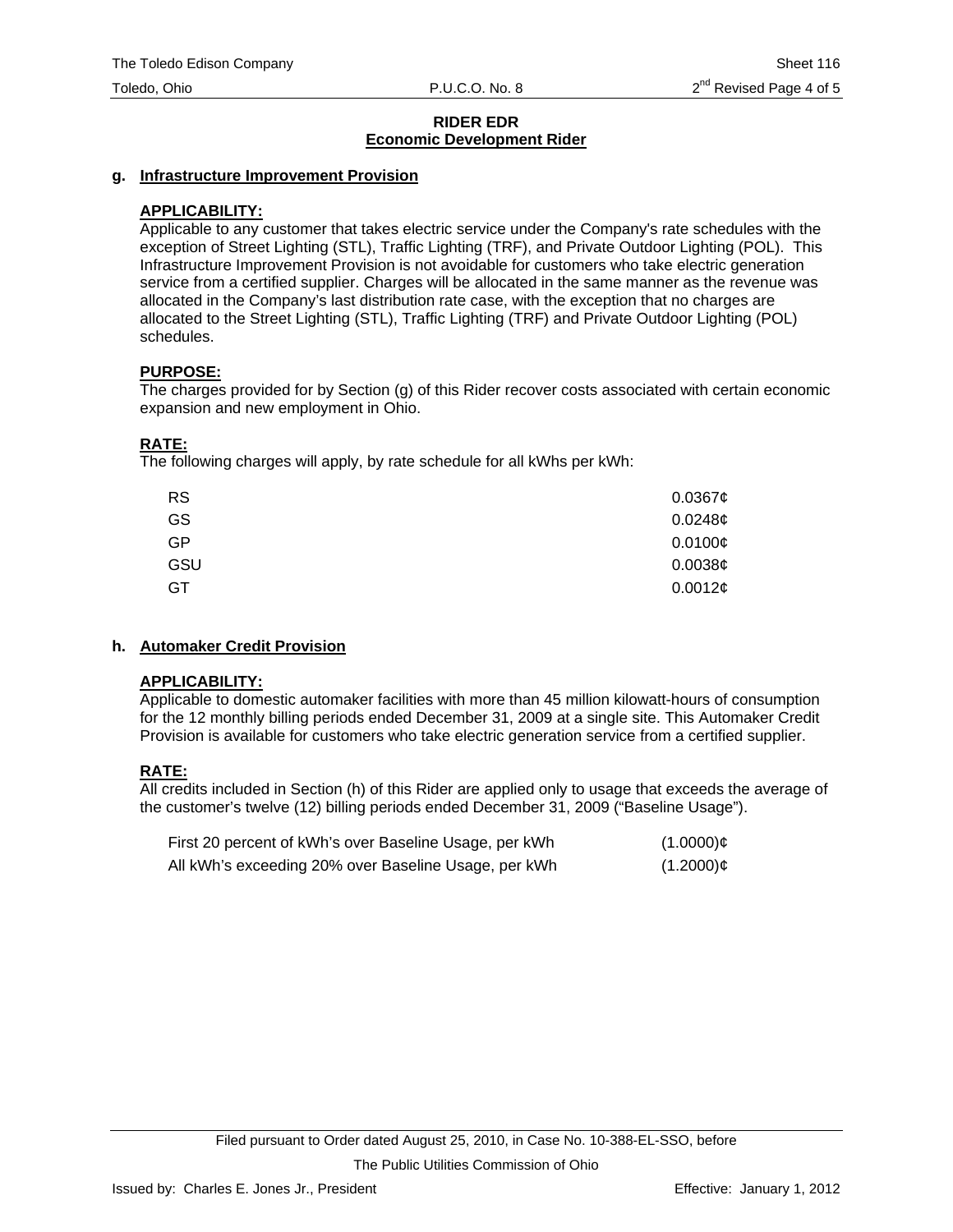### **i. Automaker Charge Provision**

### **APPLICABILITY:**

Applicable to any customer that takes electric service under the Company's rate schedules with the exception of General Service - Transmission (GT), Street Lighting (STL), Traffic Lighting (TRF), and Private Outdoor Lighting (POL). This Automaker Charge Provision is not avoidable for customers who take electric generation service from a certified supplier.

#### **PURPOSE:**

The charges provided for by Section (i) of this Rider recover costs associated with implementation of the Automaker Credit Provision.

# **RATE:**

The following charge will apply effective for service rendered beginning January 1, 2012, for all kWhs per kWh:

Automaker Charge 0.0040¢

### **RIDER UPDATES:**

The charges contained in this Rider shall be updated and reconciled on a quarterly basis. No later than December 1st, March 1st, June 1st and September 1st of each year, the Company will file with the PUCO a request for approval of the Rider charges which, unless otherwise ordered by the PUCO, shall become effective on a service rendered basis on January 1st, April 1st, July 1st and October 1st of each year, beginning October 1, 2011. After May 31, 2014, all provisions of this Rider, except for the Infrastructure Improvement Provision - Section (g), shall be used for reconciliation purposes only.